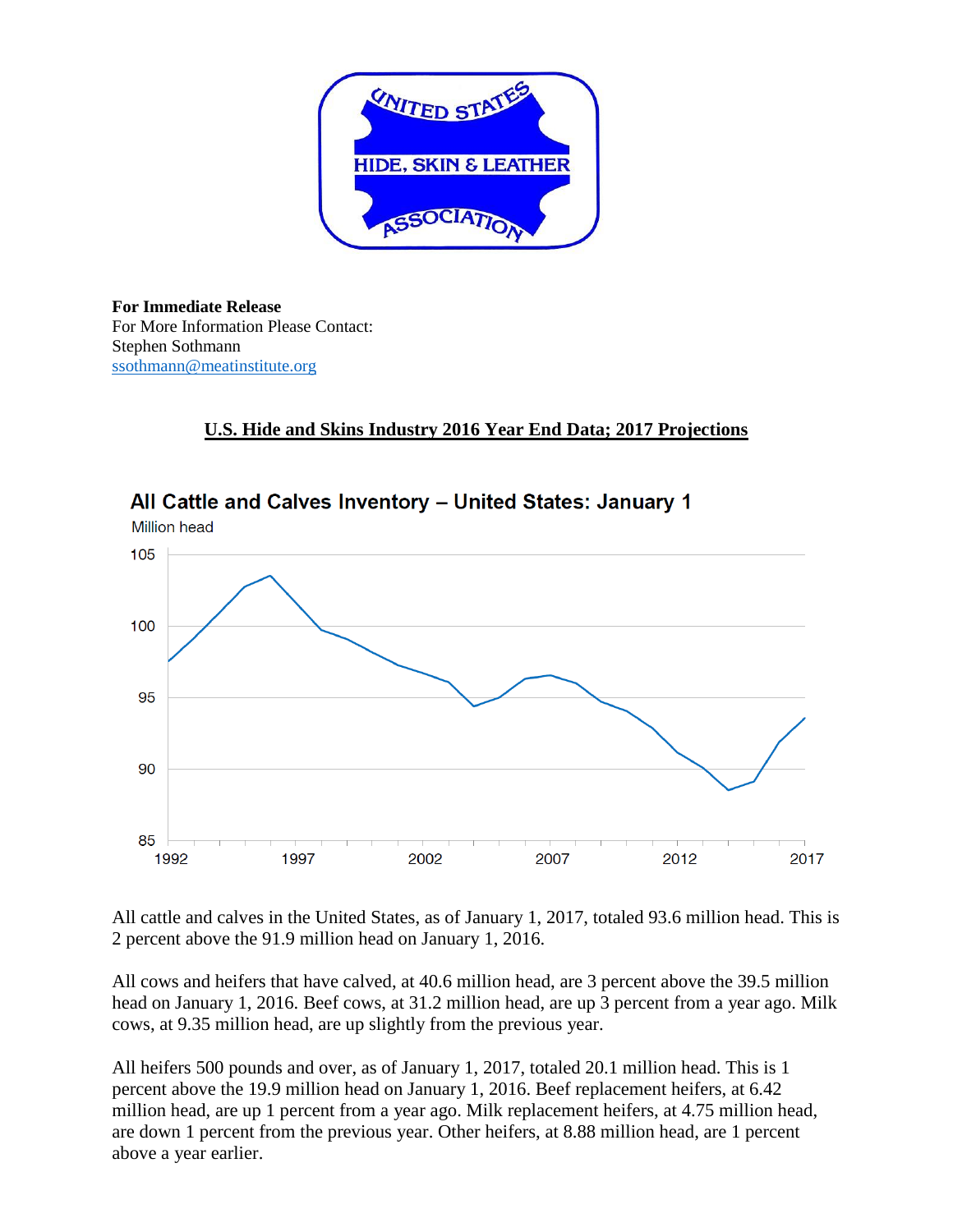Calves under 500 pounds in the United States, as of January 1, 2017, totaled 14.4 million head. This is 2 percent above the 14.1 million head on January 1, 2016. Steers weighing 500 pounds and over totaled 16.4 million head, up slightly from one year ago. Bulls weighing 500 pounds and over totaled 2.23 million head, up 4 percent from the previous year. Calf Crop Up 3 Percent

The 2016 calf crop in the United States was estimated at 35.1 million head, up 3 percent from last year's calf crop. Calves born during the first half of 2016 were estimated at 25.6 million head. This is up 4 percent from the first half of 2015. Calves born during the second half of 2016 were estimated at 9.53 million head, 27 percent of the total 2016 calf crop.

Cattle and calves on feed for the slaughter market in the United States for all feedlots totaled 13.1 million head on January 1, 2017. The inventory is down 1 percent from the January 1, 2016 total of 13.2 million head. Cattle on feed, in feedlots with capacity of 1,000 or more head, accounted for 81.2 percent of the total cattle on feed on January 1, 2017. This is up 1 percent from the previous year. The combined total of calves under 500 pounds and other heifers and steers over 500 pounds (outside of feedlots) is 26.6 million head. This is 2 percent above one year ago

The U.S. cattle herd expansion was likely buoyed in 2016 by a combination of strong cow-calf operator returns in 2014 and 2015 as well as improved pasture and range conditions in much of the Plains region.

Total beef cows increased 3 percent in 2016, but a number of indicators suggest that although the expansion continues, the rate of expansion is slowing. Heifers for beef and milk cow replacement are often used as barometers of herd expansion or contraction rates. Heifers for beef cow replacement were 1 percent higher than last year but down from the 4 percent and 3 percent increases achieved in 2015 and 2016, the first 2 years of this expansion. Heifers for milk cow replacement show similar patterns, registering at 1 percent below 2016 levels, but were positive for the first 2 years of the expansion. Producers also indicated that they expect only 2 percent more beef heifers to calve during 2017, down from increases of 7 percent and 6 percent in 2015 and 2016.

Despite relatively cheap feed, returns to feeder cattle operations were negative, with losses widening during 2016. Despite expected improvements in cattle feeding returns, feeder cattle supplies outside feedlots are above last year and prices will remain under pressure through much of 2017. Feeder cattle prices for 2017 are forecast to average \$131-139 per cwt, down about \$7 from 2016.

Total U.S. cattle imports for 2016 were reported at 1.71 million head, down nearly 14 percent year over year. Since 2014 highs, cattle imports from Canada and Mexico are projected to decrease for a third straight year in 2017 to 1.68 million head. During 2016, higher U.S. cattle supplies and a decline in feeder cattle prices contributed to the decline in imports of feeder animals from both Canada and Mexico. Mexico continues to finish more animals in feedlots and sell increasing amounts of beef to the United States and the rest of the world.

For cattle exports, 2016 totals were down 4 percent from 2015 to 69,411 head. However, December 2016 exports followed November's record of the highest monthly total of live cattle exports since 2013. Exports for 2017 are expected to increase to 85,000 head.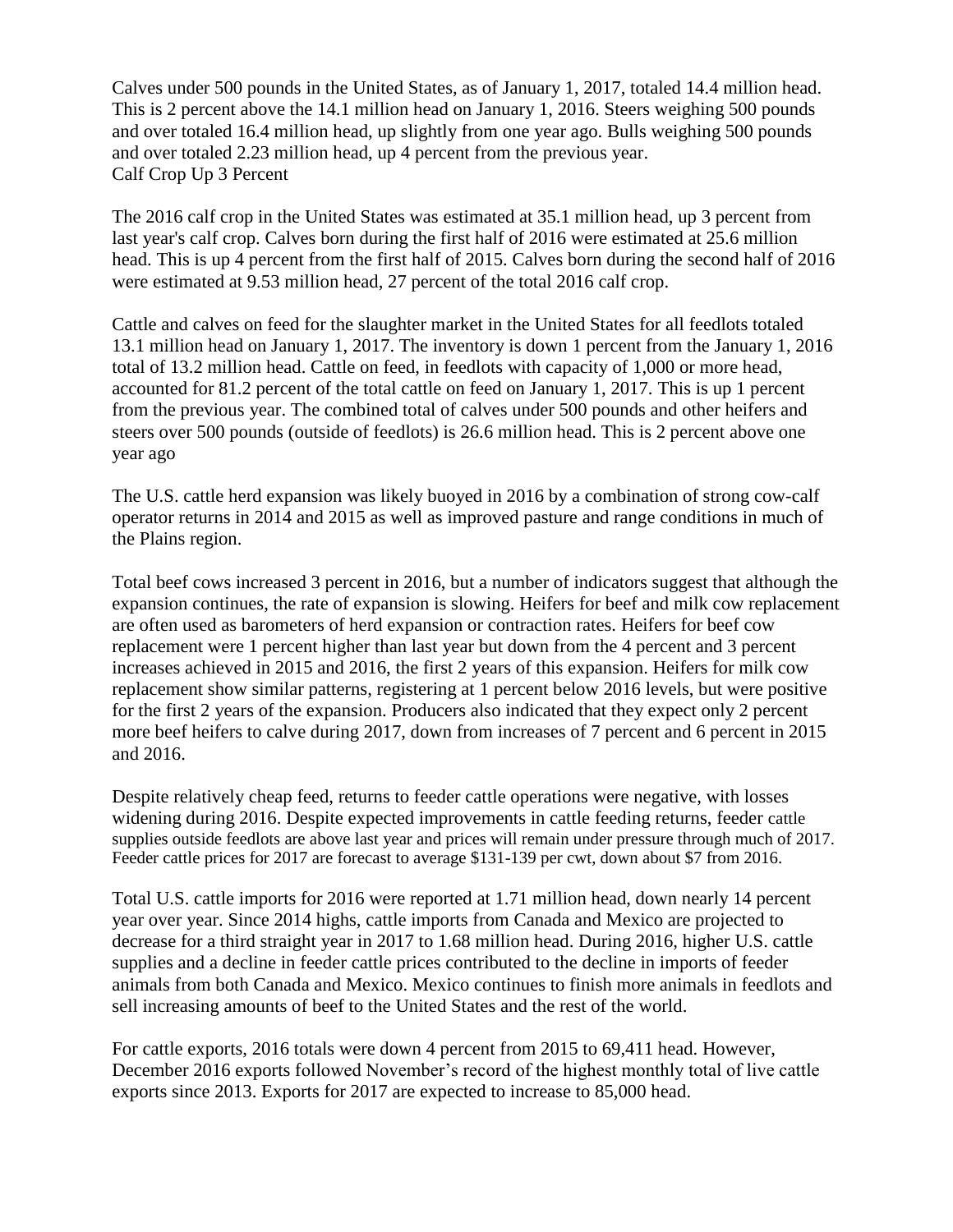### Cattle report shows that expansion continues



Source: USDA, National Agricultural Statistics Service, Complied by the Economic Research Service.

Commercial beef production in 2016 came in at 6 percent above that of 2015. This is due to a combination of increased slaughter and slightly higher dressed weights. Weights were higher in the first half but fell below year-earlier as producers became more current with their marketings. Slaughter in 2017 is forecast higher as cattle placed in the later part of 2016 and first half of 2017 are marketed. Producers are expected to remain relatively current in their marketings during the year, which will limit increases in carcass weights. Beef production for 2017 is forecast at 3 percent above previous-year levels.

Fed cattle prices are expected to remain under pressure in 2017. Packers' margins are seasonally weak, which is will likely impact their willingness to bid up cattle prices over the next weeks. As increased supplies of fed cattle are marketed in the spring quarter, fed steer prices are likely to remain under pressure, averaging \$106-\$110 per cwt during the quarter. Large supplies of fed cattle will likely continue to pressure prices during the second half of the year. Fed steer prices are forecast to average \$109-\$116 per cwt for the year, down from \$120.86 in 2016.

Increased slaughter rates are expected to continue into 2017 as the placement of cattle on feed is expected to remain above year-earlier numbers through most of 2017. The timing of the placement during the first part of 2017 will likely be conditioned by the availability of winter forage and the degree to which backgrounders utilize winter wheat pasture for graze-out. Average federally inspected cattle dressed weights have increased every year for the last 5 years, and since 2011, have been up more than 9 percent (see chart below). However, the rate of increase slowed in 2016, with all cattle dressed weights through December 2016 averaging about the same as year-earlier weights for the same period. Heifer weights increased during this period, but steer weights and cow weights were lower.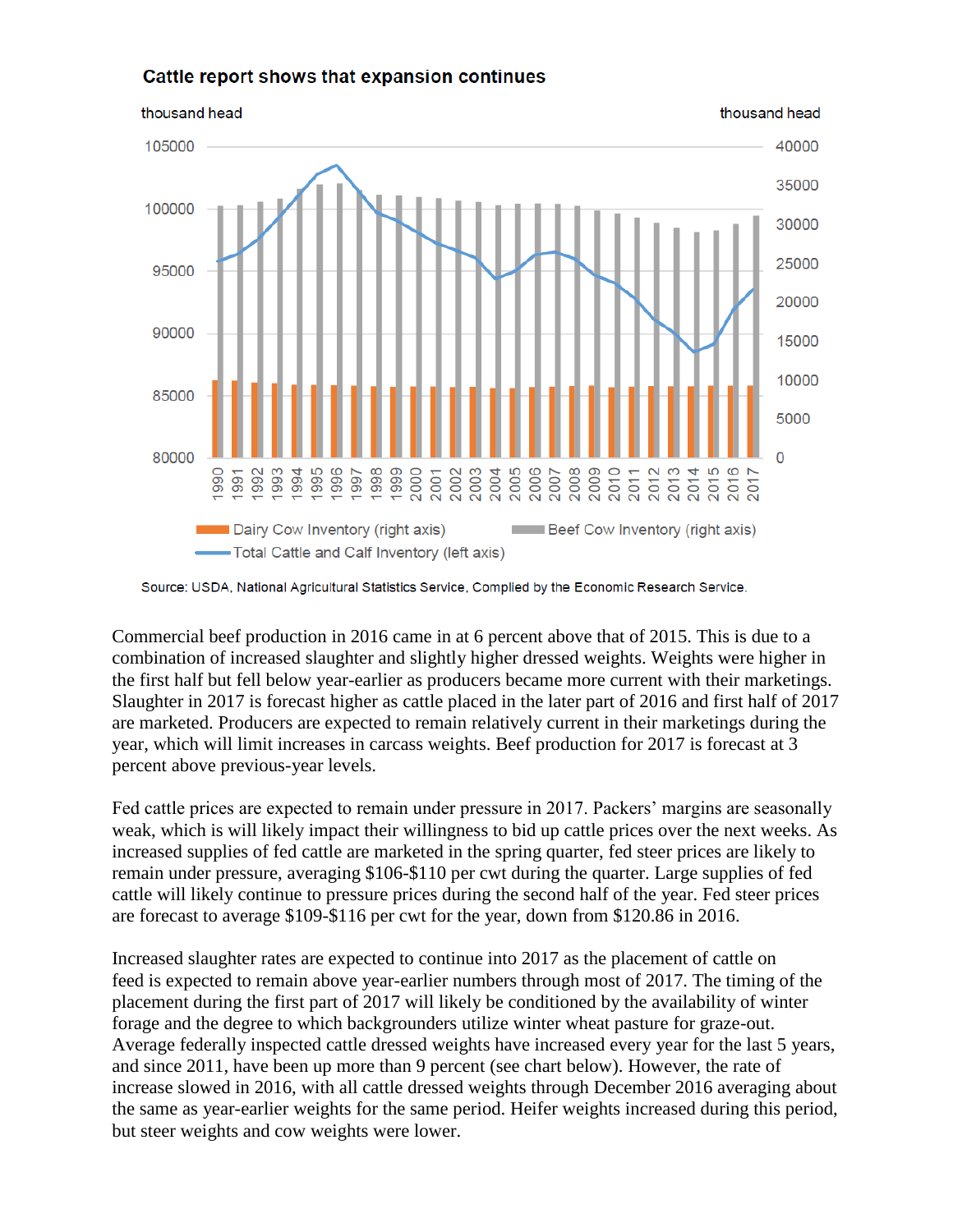

#### Cattle dressed weights have increased more than 9 percent since 2011

Source: U.S. Dept. of Agriculture, Agricultural Marketing Service.

Total beef exports for December reached 254 million pounds, 30 percent higher year over year. Following weak 2015 beef exports, sales to a number of Asian trading partners (Japan, South Korea, and Taiwan) helped U.S. beef exports recover to 2.55 billion pounds in 2016. Preliminary data suggests higher near-term exports, and with expected higher U.S. beef supplies and more competitive prices, robust demand will likely support an export expansion during 2017 to 2.72 billion pounds.

According to U.S. Department of Agriculture statistics, U.S. exports of wet salted cattle hides dropped to \$1.39 billion in value, a 5% decrease from 2015 levels. Exports of wet blue cattle hides likewise fell 19% to \$606 million in value. Pig skins likewise saw a drop of 16% to \$32.7 million in value. Export data for all international markets is included in the tables below.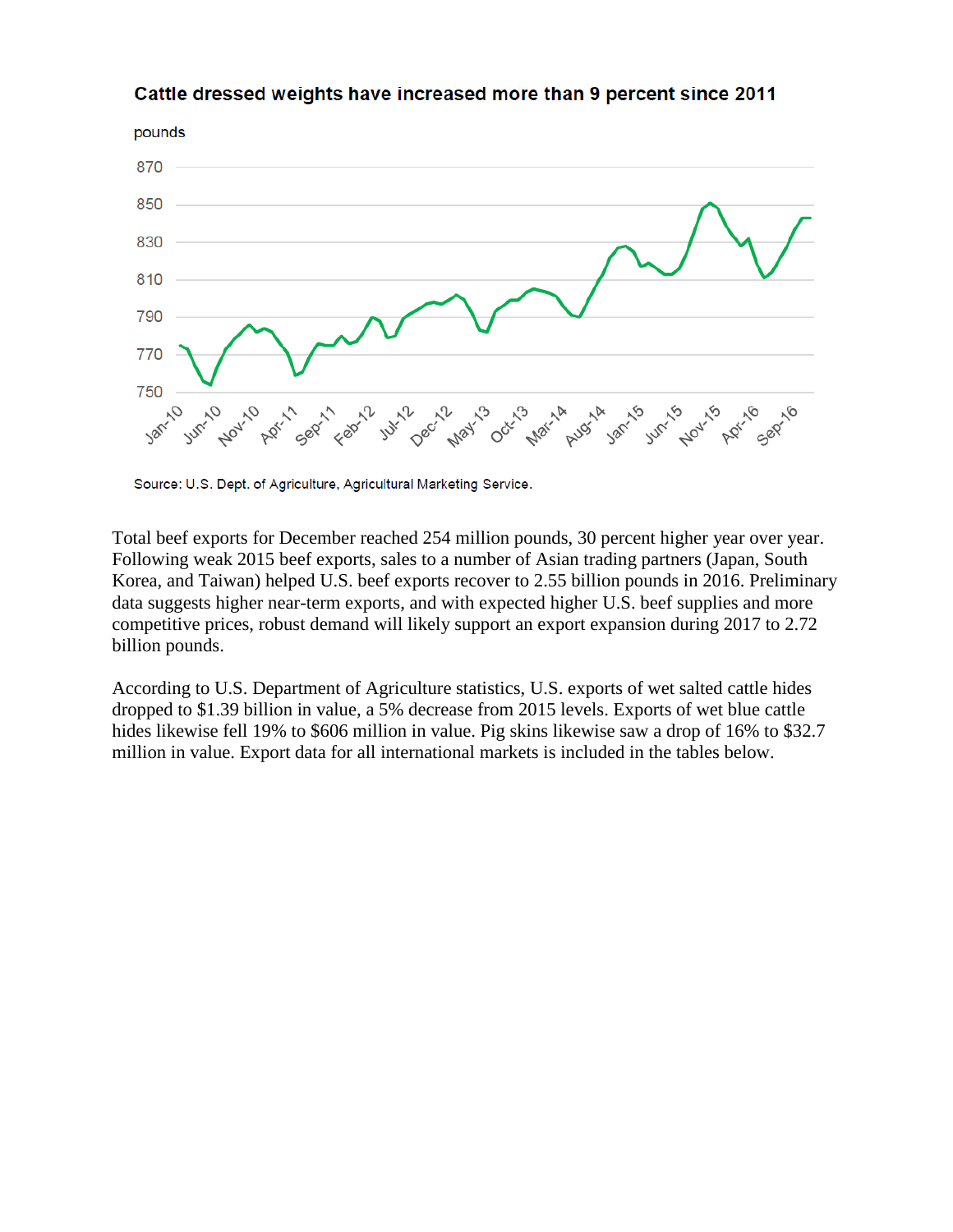|                    | Number of Pieces <sup>*</sup> |            |        | <b>Value Thousand \$</b> |           |        |  |
|--------------------|-------------------------------|------------|--------|--------------------------|-----------|--------|--|
|                    | Jan - Dec                     | Jan - Dec  | % Chg  | Jan - Dec                | Jan - Dec | % Chng |  |
|                    | 2015                          | 2016       |        | 2015                     | 2016      |        |  |
| World              | 19,128,754                    | 21,566,035 | 13%    | 1,475,839                | 1,397,575 | $-5%$  |  |
| <b>China/HK</b>    | 11,917,615                    | 12,787,146 | 7%     | 952,585                  | 861,545   | $-10%$ |  |
| <b>Korea</b>       | 3,055,548                     | 3,445,552  | 13%    | 253,926                  | 237,372   | -7%    |  |
| <b>Mexico</b>      | 1,456,908                     | 2,215,604  | 52%    | 83,749                   | 122,624   | 46%    |  |
| <b>Thailand</b>    | 352,597                       | 666,116    | 89%    | 27,593                   | 48,131    | 74%    |  |
| <b>EU-28</b>       | 820,765                       | 1,027,157  | 25%    | 45,640                   | 41,630    | $-9%$  |  |
| <b>Taiwan</b>      | 718,040                       | 521,878    | $-27%$ | 61,007                   | 37,219    | $-39%$ |  |
| Japan              | 171,934                       | 183,214    | 7%     | 16,904                   | 15,541    | $-8%$  |  |
| <b>Vietnam</b>     | 219,598                       | 145,236    | $-34%$ | 16,434                   | 9,286     | $-43%$ |  |
| <b>Brazil</b>      | 1,880                         | 47,408     | 2422%  | 124                      | 4,348     | 3406%  |  |
| <b>Canada</b>      | 60,294                        | 85,329     | 42%    | 3,141                    | 4,300     | 37%    |  |
| India              | 55,539                        | 109,584    | 97%    | 1,456                    | 3,313     | 128%   |  |
| <b>Turkey</b>      | 107,274                       | 91,763     | $-14%$ | 3,795                    | 3,148     | $-17%$ |  |
| <b>Indonesia</b>   | 60,799                        | 56,813     | $-7%$  | 3,884                    | 3,144     | $-19%$ |  |
| <b>Bosnia</b>      | 16,610                        | 45,595     | 175%   | 1,264                    | 2,804     | 122%   |  |
| <b>Israel</b>      | 36,745                        | 53,134     | 45%    | 870                      | 1,147     | 32%    |  |
| <b>Costa Rica</b>  | 29,603                        | 64,389     | 118%   | 847                      | 1,118     | 32%    |  |
| <b>Uruguay</b>     | 946                           | 5,403      | 471%   | 28                       | 343       | 1125%  |  |
| Dom. Rep.          | 7,823                         | 1,972      | $-75%$ | 580                      | 177       | $-69%$ |  |
| Colombia           | 170                           | 2,735      | 1509%  | 12                       | 140       | 1067%  |  |
| <b>Russia</b>      | $\Omega$                      | 2,276      |        | $\overline{0}$           | 58        |        |  |
| <b>Haiti</b>       | 776                           | 4,000      | 415%   | 14                       | 46        | 229%   |  |
| <b>Chile</b>       | 2,720                         | 565        | -79%   | 178                      | 45        | -75%   |  |
| <b>Pakistan</b>    | 23,916                        | 1,776      | $-93%$ | 830                      | 38        | $-95%$ |  |
| <b>Philippines</b> | 179                           | 560        | 213%   | 12                       | 34        | 183%   |  |
| <b>UAE</b>         | $\mathbf 0$                   | 770        |        | $\mathbf 0$              | 20        |        |  |

# **Export Statistics for U.S. Bovine Fresh/Wet Salted Hides**